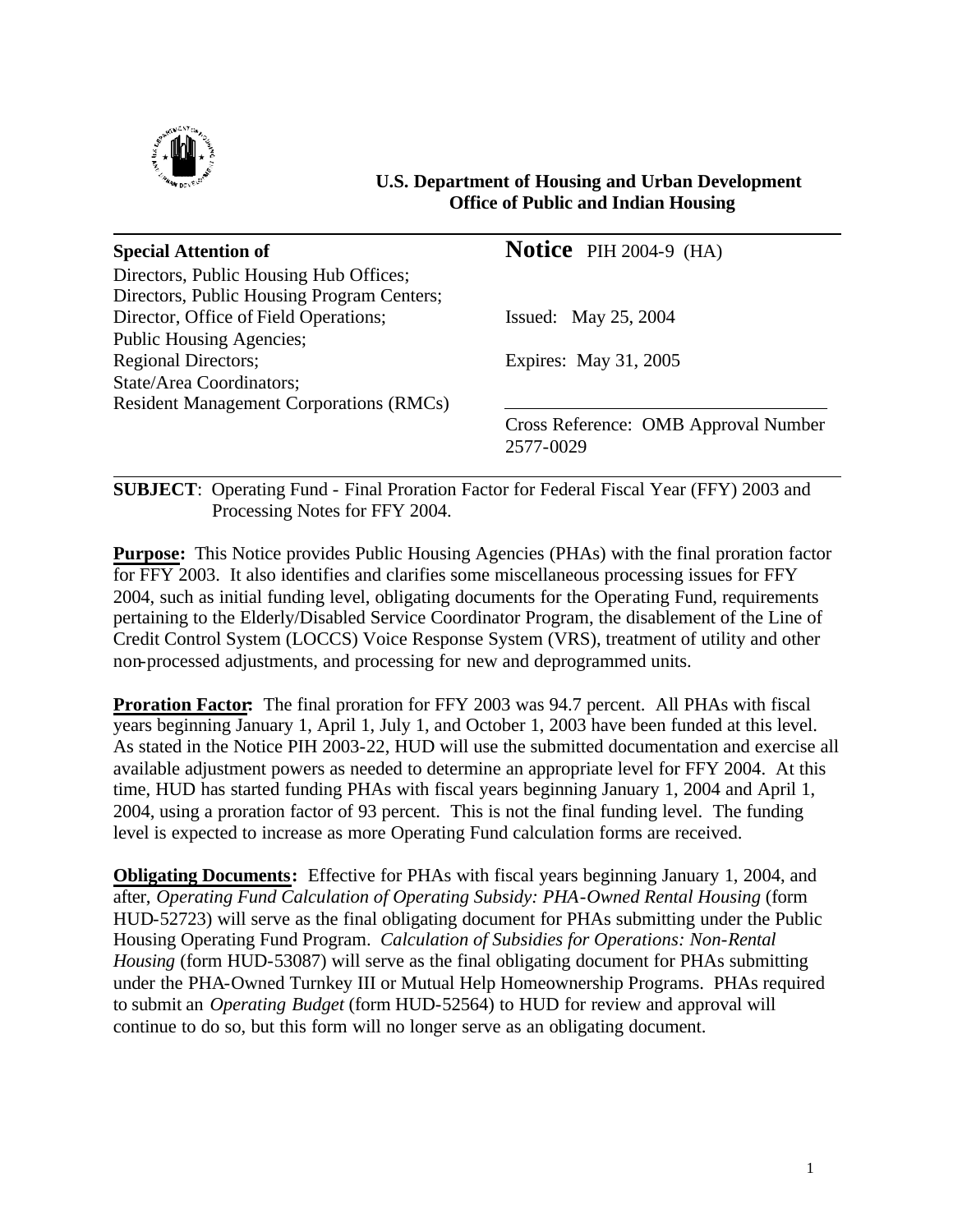**Operating Budget:** The Operating Budget is a planning tool for PHAs and HUD, and is based on requested budget estimates. PHAs submitting an *Operating Budget* (form HUD-52564) under the Public Housing Operating Fund Program should enter a conservative estimate for Operating Subsidy on the HUD-52564. When estimating Operating Subsidy, PHAs should consider:

- Funding for FFY 2004 is currently being provided at 93%.
- The amount entered may not be greater than the PHA's FFY 2004 eligibility on Part E. Line 3 of the HUD-52723.
- If the estimate turns out to be higher than the final proration percentage, the PHA may need to use its operating reserves.
- The budget can be amended throughout the PHA's fiscal year as more information is provided on the proration factor.

The estimated amount should be entered on the following three lines of the HUD-52564:

- 630, Contributions Earned Op. Sub Cur. Yr.
- 680, Total Operating Subsidy current year
- 690, HUD Contributions.

PHAs submitting Operating Budgets under the PHA-Owned Turnkey III Homeownership Program and the PHA-Owned Mutual Help Homeownership Program also should enter an estimate on the corresponding lines of the HUD-52564.

Note that Part F. Line 12 of the HUD-52723 and Part I. Line 15 and Part II. Line 14 of the HUD-53087, all titled "Funds obligated in subject fiscal year," state that the amount entered "must be the same as line 690 of the Operating Budget, form HUD-52564, for the subject fiscal year." This is no longer the case. Line 690 of form HUD-52564 will now be a budget estimate and not an actual obligation amount.

Because the *Operating Budget* (form HUD-52564) will no longer serve as an obligating document, Field Offices may review and approve the HUD-52564 and return it to the PHAs.

**Elderly/Disabled Service Coordinator (EDSC) Program:** As stated in Notice PIH 2003-22 titled *Guidance on Methods and Schedules for Calculating Federal Fiscal Year (FFY) 2004 Operating Subsidy Eligibility and Issuance of Local Inflation Factors, Formula Expense Level Equation Multipliers, and Related Tables*, the Elderly/Disabled Service Coordinator (EDSC) Program will be funded through Operating Subsidy in FFY 2004. PHAs that were previously funded for an EDSC Program through the Resident Opportunity and Self Sufficiency (ROSS) grant will be funded through Operating Subsidy at the same level (with a reasonable adjustment for inflation) as their existing program was funded through ROSS. Eligible costs of the EDSC Program to be funded through Operating Subsidy include the reasonable cost of salary, fringe benefits, and related administrative costs*.* Although related administrative costs were not mentioned as an eligible cost in Notice PIH 2003-22, they were included as an eligible cost of the EDSC Program in past Notices of Funding Availability (NOFAs) of the ROSS grant and will continue to be an eligible cost under Operating Subsidy. At this time, HUD will not provide funding for any new EDSC Programs.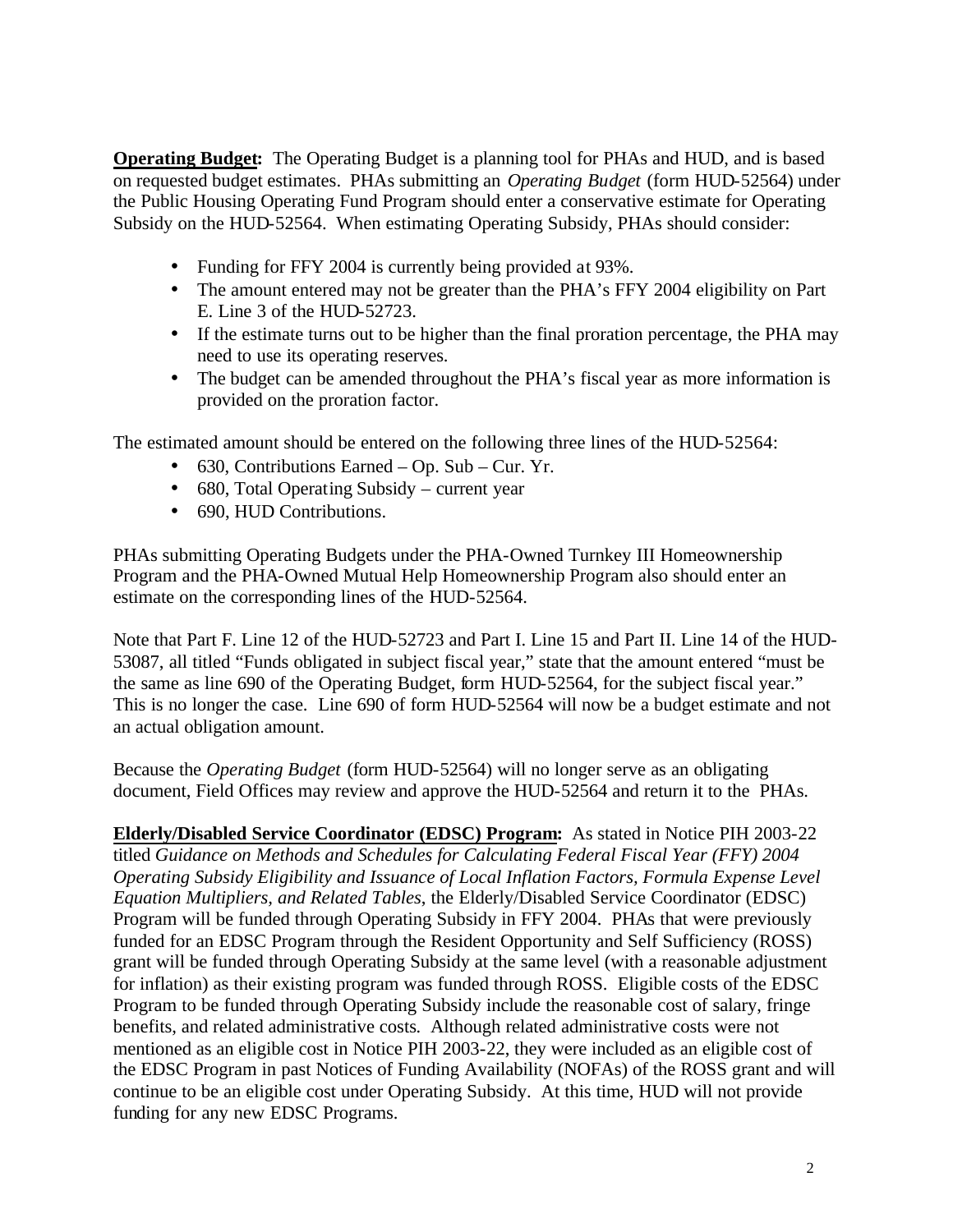HUD is changing the requirement in Notice PIH 2003-22 for PHAs to include the Elderly/Disabled Service Coordinator in their PHA Plans. While PHA Plan regulations at 24 CFR Part 903 permit HUD to request other information in addition to the required plan components, HUD is undertaking efforts to streamline rather than expand PHA Plan submission requirements. Accordingly, *PHAs will not be required to include the EDSC Program in their PHA Plan.* Instead, PHAs should provide support for the subsidy amount entered on Part D. Line 3 of form HUD-52723, *Calculation of Operating Subsidy,* in Section 3, *Remarks*, of the same form or as an attachment to the form. Support should include a breakdown of the requested amount into the number of EDSCs funded, the salary and fringe benefits of each EDSC, and other administrative costs.

**Line of Credit Control System (LOCCS) Voice Response System (VRS):** As previously communicated, effective January 1, 2004, PHAs are no longer able to drawdown Operating Subsidy using LOCCS VRS (i.e., via telephone). All PHAs must use electronic LOCCS (*e*LOCCS) to drawdown Operating Subsidy (i.e., via the internet). Guidance on using *e*LOCCS to drawdown Operating Subsidy is in Notice PIH 2002-28 (HA) titled *Use of eLOCCS (electronic Line of Credit Control System) to Request Operating Subsidy Payments and Elimination of Form HUD-52721*.

**Utility Adjustments:** Under current appropriation law, HUD is no longer permitted to make utility adjustments or any other type of retroactive payment. Effective immediately, PHAs are instructed to write any amount(s) associated with these adjustments off their books of account, whether due to or due from HUD. These amounts include most notably:

- FFY 2001 (PHA fiscal years beginning January 1, April 1, July 1, and October 1, 2001) utility adjustments that would normally have been processed in the FFY 2003 (PHA fiscal years beginning January 1, April 1, July 1, and October 1, 2003) Operating Subsidy calculation; and
- Any other unprocessed adjustments from FFY 2000 and prior, including utility, investment income, audit, and unit months available adjustments as well as any other allowable adjustments during this time frame. Many of these adjustments were not processed in accordance with Notices PIH 99-13 (HA) and 2000-03 (HA).

PHAs also are instructed not to record a receivable or payable on their books of account for the FFY 2002 (PHA fiscal years beginning January 1, April 1, July 1, and October 1, 2002) utility adjustment that would normally flow into the FFY 2004 (PHA fiscal years beginning January 1, April 1, July 1, and October 1, 2004) Operating Subsidy calculation. PHAs are still required to submit all utility adjustment forms to HUD within the required time frame for informational purposes. The amount should be reviewed and reported on the *Operating Fund Calculation of Operating Subsidy* (form HUD-52723) in Part F. Line 1, "Utility Adjustment for Prior Years."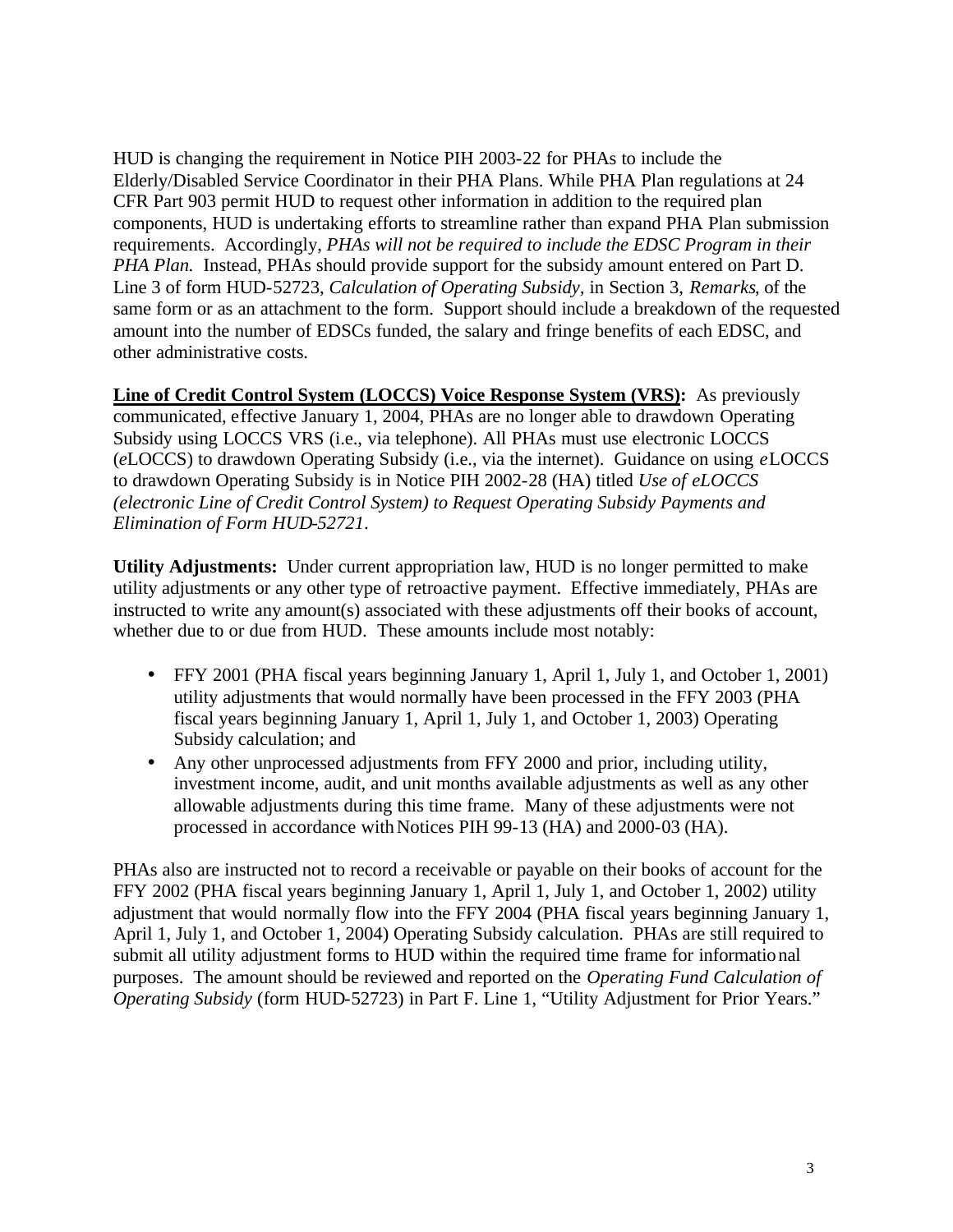**New Units:** PHAs will be allowed to adjust form HUD-52723, *Operating Fund Calculation of Operating Subsidy*, for their 2004 budget period to incorporate new units that reach the End of Initial Operating Period (EIOP) on or after September 30, 2003 (i.e., FFY 2004), as follows:

- 1. **New units eligible to receive subsidy in FFY 2004 (i.e., reached EIOP on September 30, 2003 and after) but still in the PHA's 2003 budget period (i.e., PHA fiscal years beginning January 1, April 1, July 1, and October 1, 2003).** The amount of Operating Subsidy for these units should be shown on Part D., Line 14, "Other Approved Funding, not listed," of the FFY 2004 form HUD-52723. The PHA should base the calculation of subsidy amount on the allowable expense level, allowable utility expense level, rent information, etc. of the PHA's 2003 budget period. The amount on Part D. Line 14 should not be prorated because it will ultimately be prorated at the 2004 proration level.
- 2. **New units eligible to receive subsidy in FFY 2004 and in the PHA's 2004 budget period (i.e., PHA fiscal years beginning January 1, April 1, July 1, and October 1, 2004).** These new units should be reflected in Section 1 (d) "Units," and (e) "Units Months Available (UMAs)," of the FFY 2004 form HUD-52723 and therefore will be included when calculating the amount of Operating Subsidy for the PHA's 2004 budget period.

The calculation of Operating Subsidy will be based on the actual certified EIOP date. A request to receive additional funding for new units must be supported by:

- 1. Form HUD-52344, *Notice of End of Initial Operating Period,* which establishes the EIOP date; and
- 2. Documentation confirming the number of new units associated with the EIOP date.

All revisions resulting from new units will be accepted until August 15, 2004. All other types of revisions are limited to mathematical, clerical, and informational system errors for PHAs' 2004 budget periods only and must be submitted to HUD via the schedule established in Notice 2003-22 (HA). No adjustment will be due any PHA for new units that had reached EIOP but were not funded prior to September 30, 2003. Under current appropriation law, HUD is prohibited from making retroactive payments using current funds. However, provided that the EIOP date has been reached for these units, HUD will provide funding from FFY 2004 appropriations from October 1, 2003 to the end of the PHA's 2003 budget period as described above. Any PHA not adhering to the above time frame will jeopardize its funding for these units.

PHAs with new units that will reach EIOP on September 30, 2003 or after should contact their local Field Office for more information.